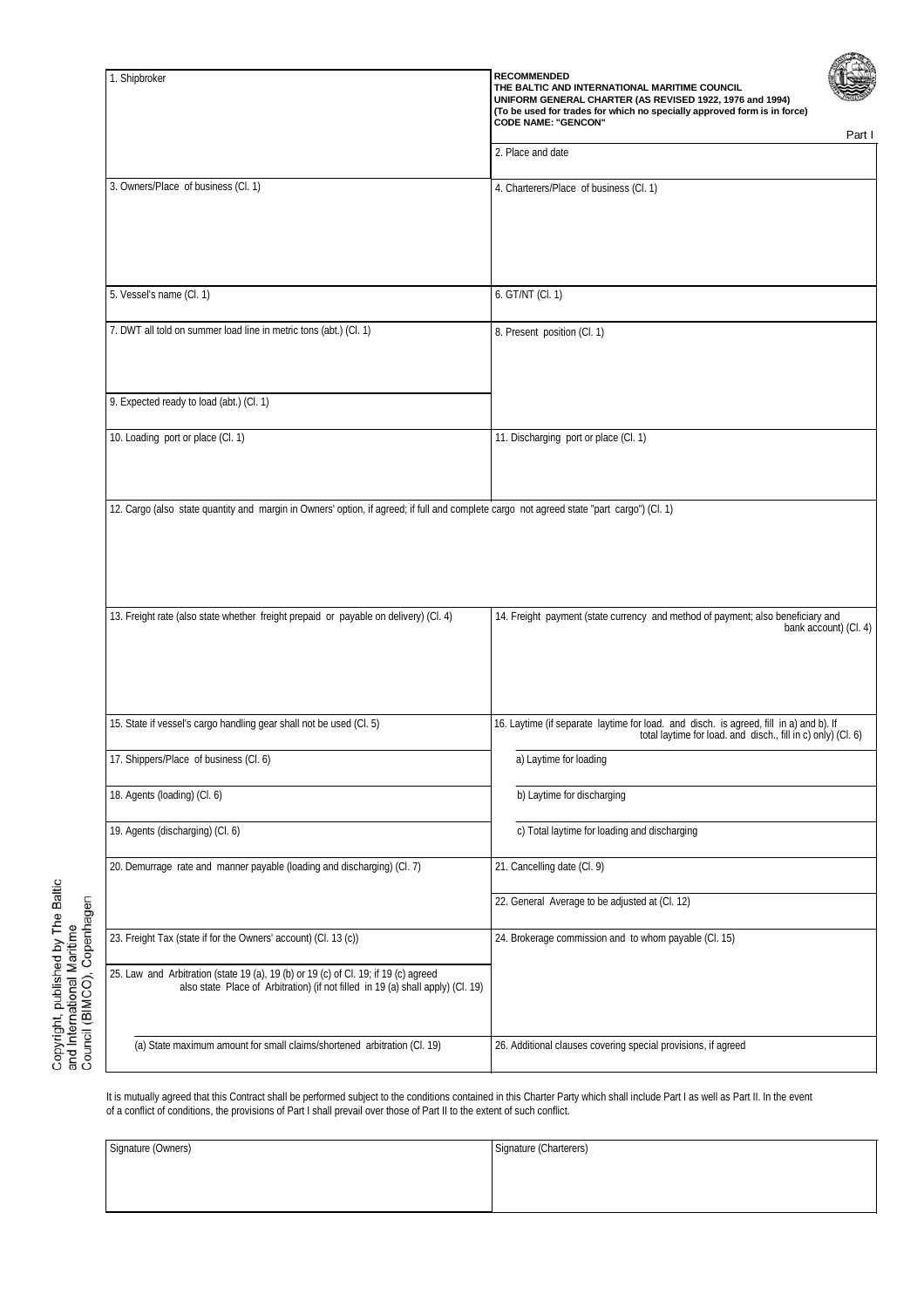# **PART II**

#### "Gencon" Charter (As Revised 1922, 1976 and 1994)

**1.** It is agreed between the party mentioned in Box 3 as the Owners of the Vessel 1 named in Box 5, of the GT/NT indicated in Box 6 and carrying about the number 2 named in Box 5, of the GT/NT indicated in Box 6 and carrying about the number 2<br>of metric tons of deadweight capacity all told on summer loadline stated in Box 3 of metric tons of deadweight capacity all told on summer loadline stated in Box 3 7, now in position as stated in Box 8 and expected ready to load under this 4<br>Charter Party about the date indicated in Box 9, and the party mentioned as the 5 Charter Party about the date indicated in Box 9, and the party mentioned as the Charterers in Box 4 that: 6

The said Vessel shall, as soon as her prior commitments have been completed, 7<br>proceed to the loading port(s) or place(s) stated in Box 10 or so near thereto as 8 proceed to the loading port(s) or place(s) stated in Box 10 or so near thereto as she may safely get and lie always afloat, and there load a full and complete 9 cargo (if shipment of deck cargo agreed same to be at the Charterers' risk and 10 responsibility) as stated in Box 12, which the Charterers bind themselves to 11<br>ship, and being so loaded the Vessel shall proceed to the discharging port(s) or 12 ship, and being so loaded the Vessel shall proceed to the discharging port(s) or 12<br>place(s) stated in Box 11 as ordered on signing Bills of Lading, or so near 13 place(s) stated in Box 11 as ordered on signing Bills of Lading, or so near thereto as she may safely get and lie always afloat, and there deliver the cargo. 14

#### **2. Owners' Responsibility Clause** 15

The Owners are to be responsible for loss of or damage to the goods or for 16 delay in delivery of the goods only in case the loss, damage or delay has been 17 delay in delivery of the goods only in case the loss, damage or delay has been 17<br>caused by personal want of due diligence on the part of the Owners or their 18 caused by personal want of due diligence on the part of the Owners or their Manager to make the Vessel in all respects seaworthy and to secure that she is 19 properly manned, equipped and supplied, or by the personal act or default of 20 properly manned, equipped and supplied, or by the personal act or default of 20<br>the Owners or their Manager the Owners or their Manager.<br>And the Owners are not responsible for loss, damage or delay arising from any 22

And the Owners are not responsible for loss, damage or delay arising from any 22<br>other cause whatsoever, even from the neglect or default of the Master or crew 23 other cause whatsoever, even from the neglect or default of the Master or crew 23<br>or some other person employed by the Owners on board or ashore for whose 24 or some other person employed by the Owners on board or ashore for whose 24<br>acts they would, but for this Clause, be responsible, or from unseaworthiness of 25 acts they would, but for this Clause, be responsible, or from unseaworthiness of the Vessel on loading or commencement of the voyage or at any time  $\frac{26}{27}$ whatsoever. 27

#### **3. Deviation Clause** 28

The Vessel has liberty to call at any port or ports in any order, for any purpose, 29<br>to sail without pilots, to tow and/or assist Vessels in all situations, and also to 30 to sail without pilots, to tow and/or assist Vessels in all situations, and also to 30<br>deviate for the purpose of saving life and/or property deviate for the purpose of saving life and/or property.

**4. Payment of Freight** 32 (a) The freight at the rate stated in Box 13 shall be paid in cash calculated on the intaken quantity of cargo.<br>(b) Prepaid. If according to Box 13 freight is to be paid on shipment, it shall be 35

(b) **Prepaid.** If according to Box 13 freight is to be paid on shipment, it shall be 35<br>deemed earned and non-returnable. Vessel and/or cargo lost or not lost of the carried and non-returnable, Vessel and/or cargo lost or not lost.<br>
Neither the Owners nor their agents shall be required to sign or endorse bills of 37

Neither the Owners nor their agents shall be required to sign or endorse bills of 37<br>lading showing freight prepaid unless the freight due to the Owners has 38 lading showing freight prepaid unless the freight due to the Owners has actually been paid. 39

(c) *On delivery.* If according to Box 13 freight, or part thereof, is payable at 40 destination it shall not be deemed earned until the cargo is thus delivered 41 destination it shall not be deemed earned until the cargo is thus delivered. 41<br>Notwithstanding the provisions under (a), if freight or part thereof is payable on 42 Notwithstanding the provisions under (a), if freight or part thereof is payable on delivery of the cargo the Charterers shall have the option of paying the freight 43<br>on delivered weight/quantity provided such option is declared before breaking 44 on delivered weight/quantity provided such option is declared before breaking 44<br>bulk and the weight/quantity can be ascertained by official weighing machine. 45 bulk and the weight/quantity can be ascertained by official weighing machine, 45<br>ioint draft survey or tally. joint draft survey or tally.<br>Cash for Vessel's ordinary disbursements at the port of loading to be advanced 47

Cash for Vessel's ordinary disbursements at the port of loading to be advanced 47 by the Charterers, if required, at highest current rate of exchange, subject to 48 two (2) per cent to cover insurance and other expenses. two (2) per cent to cover insurance and other expenses.

# **5. Loading/Discharging** 50<br>(a) Costs/Risks 51

#### *(a) Costs/Risks*

The cargo shall be brought into the holds, loaded, stowed and/or trimmed, 52 tallied. lashed and/or secured and taken from the holds and discharged by the 53 tallied, lashed and/or secured and taken from the holds and discharged by the 53<br>Charterers, free of any risk, liability and expense whatsoever to the Owners. 54 Charterers, free of any risk, liability and expense whatsoever to the Owners. 54 The Charterers shall provide and lay all dunnage material as required for the 55<br>proper stowage and protection of the cargo on board, the Owners allowing the 56 proper stowage and protection of the cargo on board, the Owners allowing the 56<br>use of all dunnage available on board. The Charterers shall be responsible for 57 use of all dunnage available on board. The Charterers shall be responsible for 57<br>and pay the cost of removing their dunnage after discharge of the cargo under 58 and pay the cost of removing their dunnage after discharge of the cargo under 58<br>this Charter Party and time to count until dunnage has been removed. this Charter Party and time to count until dunnage has been removed. *(b) Cargo Handling Gear* 60

Unless the Vessel is gearless or unless it has been agreed between the parties 61 that the Vessel's gear shall not be used and stated as such in Box 15, the 62 Owners shall throughout the duration of loading/discharging give free use of 63 the Vessel's cargo handling gear and of sufficient motive power to operate all 64<br>such cargo handling gear. All such equipment to be in good working order. 65 such cargo handling gear. All such equipment to be in good working order. Unless caused by negligence of the stevedores, time lost by breakdown of the 66 Vessel's cargo handling gear or motive power - pro rata the total number of 67 cranes/winches required at that time for the loading/discharging of cargo 68 under this Charter Party - shall not count as laytime or time on demurrage. 69<br>On request the Owners shall provide free of charge cranemen/winchmen from 70 On request the Owners shall provide free of charge cranemen/winchmen from 70<br>the crew to operate the Vessel's cargo bandling gear, unless local regulations 71 the crew to operate the Vessel's cargo handling gear, unless local regulations prohibit this, in which latter event shore labourers shall be for the account of the 72 Charterers. Cranemen/winchmen shall be under the Charterers' risk and 73 responsibility and as stevedores to be deemed as their servants but shall 74

always work under the supervision of the Master.<br>
(c) Stevedore Damage 76 *(c) Stevedore Damage*<br>The Charterers shall be responsible for damage (beyond ordinary wear and 77 The Charterers shall be responsible for damage (beyond ordinary wear and tear) to any part of the Vessel caused by Stevedores. Such damage shall be 78<br>notified as soon as reasonably possible by the Master to the Charterers or their 79 notified as soon as reasonably possible by the Master to the Charterers or their agents and to their Stevedores, failing which the Charterers shall not be held 80 responsible. The Master shall endeavour to obtain the Stevedores' written 81 responsible. The Master shall endeavour to obtain the Stevedores' written 81 acknowledgement of liability. The Charterers are obliged to repair any stevedore damage prior to completion 83 of the voyage, but must repair stevedore damage affecting the Vessel's 84<br>seaworthiness or class before the Vessel sails from the port where such 85 seaworthiness or class before the Vessel sails from the port where such 85 damage was caused or found. All additional expenses incurred shall be for the 86 damage was caused or found. All additional expenses incurred shall be for the 86 account of the Charterers and any time lost shall be for the account of and shall 87 account of the Charterers and any time lost shall be for the account of and shall 87<br>be paid to the Owners by the Charterers at the demurrage rate. be paid to the Owners by the Charterers at the demurrage rate. **6. Laytime**<br>**19. A. Separate laytime for loading and discharging<br><b>19. A. Separate laytime for loading and discharging**  \* *(a) Separate laytime for loading and discharging* 90 The cargo shall be loaded within the number of running days/hours as 91<br>indicated in Box 16, weather permitting. Sundays and holidays excepted. 92 indicated in Box 16, weather permitting, Sundays and holidays excepted, unless used, in which event time used shall count. 93 The cargo shall be discharged within the number of running days/hours as 94 indicated in Box 16. weather permitting. Sundays and holidays excepted. 95 indicated in Box 16, weather permitting, Sundays and holidays excepted, 95 unless used, in which event time used shall count.<br>
(b) Total laytime for loading and discharging \* *(b) Total laytime for loading and discharging* 97 The cargo shall be loaded and discharged within the number of total running 98<br>days/hours as indicated in Box 16, weather permitting. Sundays and holidays 99 days/hours as indicated in Box 16, weather permitting, Sundays and holidays excepted, unless used, in which event time used shall count.<br>
(c) Commencement of laytime (loading and discharging) [101] *(c)* Commencement of laytime (loading and discharging) Laytime for loading and discharging shall commence at 13.00 hours, if notice of 102 readiness is given up to and including 12.00 hours, and at 06.00 hours next 103 working day if notice given during office hours after 12.00 hours. Notice of 104 readiness at loading port to be given to the Shippers named in Box 17 or if not 105 named, to the Charterers or their agents named in Box 18. Notice of readiness 106 at the discharging port to be given to the Receivers or, if not known, to the 107 Charterers or their agents named in Box 19. 108 If the loading/discharging berth is not available on the Vessel's arrival at or off 109 the port of loading/discharging, the Vessel shall be entitled to give notice of 110 readiness within ordinary office hours on arrival there, whether in free pratique 111 or not, whether customs cleared or not. Laytime or time on demurrage shall 112 then count as if she were in berth and in all respects ready for loading/ 113 discharging provided that the Master warrants that she is in fact ready in all 114 respects. Time used in moving from the place of waiting to the loading/ 115 discharging berth shall not count as laytime. 116 If, after inspection, the Vessel is found not to be ready in all respects to load/ 117 discharge time lost after the discovery thereof until the Vessel is again ready to 118 load/discharge shall not count as laytime. 119 Time used before commencement of laytime shall count. *Indicate alternative (a) or (b) as agreed, in Box 16.* 121 **7. Demurrage** 122 Demurrage at the loading and discharging port is payable by the Charterers at 123 the rate stated in Box 20 in the manner stated in Box 20 per day or pro rata for 124 any part of a day. Demurrage shall fall due day by day and shall be payable 125 upon receipt of the Owners' invoice. 126 In the event the demurrage is not paid in accordance with the above, the 127 Owners shall give the Charterers 96 running hours written notice to rectify the 128 failure. If the demurrage is not paid at the expiration of this time limit and if the 129 vessel is in or at the loading port, the Owners are entitled at any time to 130 terminate the Charter Party and claim damages for any losses caused thereby. 131

#### **8. Lien Clause** 132

The Owners shall have a lien on the cargo and on all sub-freights payable in 133 respect of the cargo, for freight, deadfreight, demurrage, claims for damages 134 and for all other amounts due under this Charter Party including costs of 135 recovering same. 136

#### **9. Cancelling Clause** 137

(a) Should the Vessel not be ready to load (whether in berth or not) on the 138 cancelling date indicated in Box 21, the Charterers shall have the option of 139 cancelling this Charter Party. 140 (b) Should the Owners anticipate that, despite the exercise of due diligence, 141 the Vessel will not be ready to load by the cancelling date, they shall notify the 142 Charterers thereof without delay stating the expected date of the Vessel's 143 readiness to load and asking whether the Charterers will exercise their option 144 of cancelling the Charter Party, or agree to a new cancelling date. 145 Such option must be declared by the Charterers within 48 running hours after 146 the receipt of the Owners' notice. If the Charterers do not exercise their option 147 of cancelling, then this Charter Party shall be deemed to be amended such that 148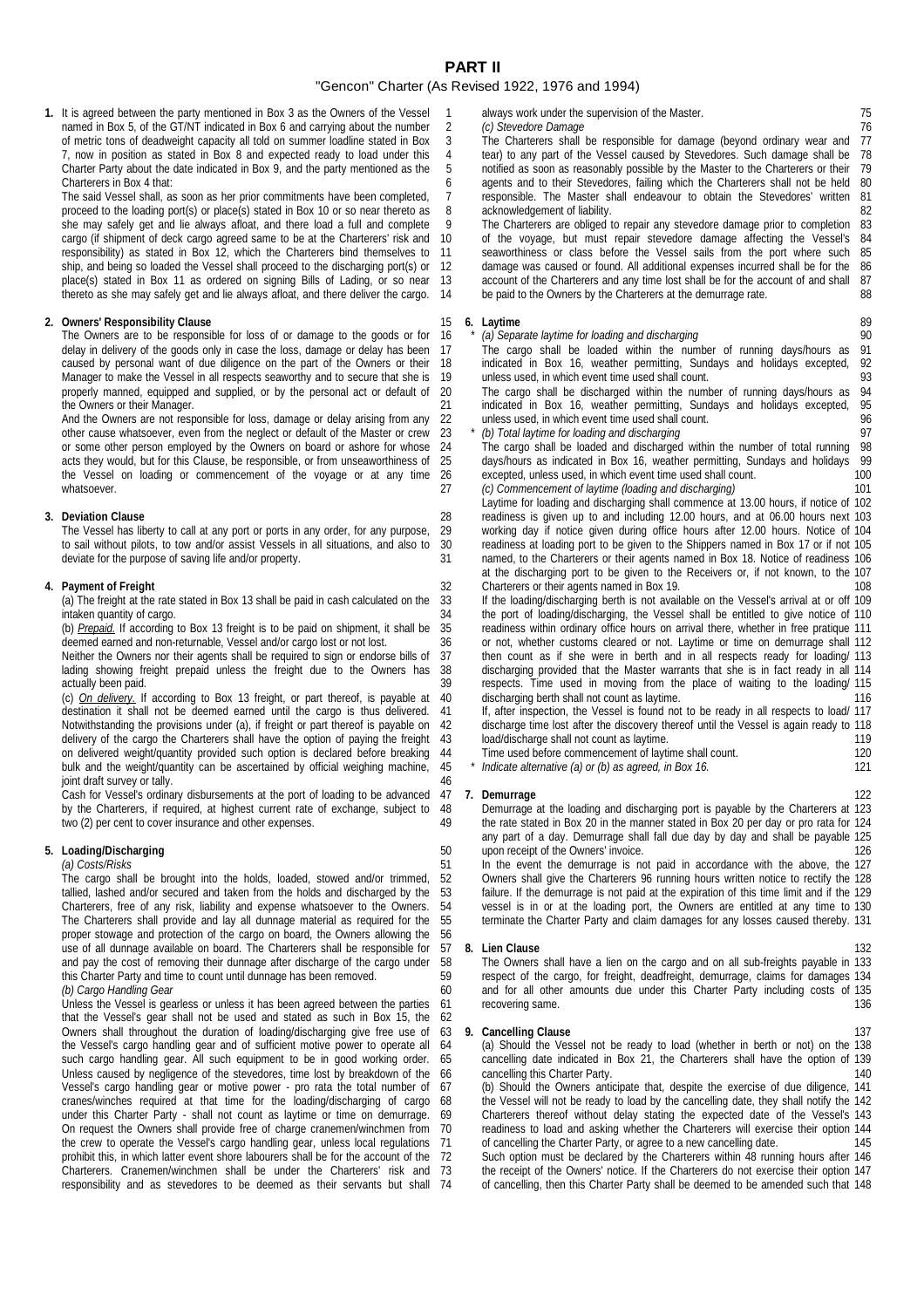#### "Gencon" Charter (As Revised 1922, 1976 and 1994)

the seventh day after the new readiness date stated in the Owners' notification 149<br>to the Charterers shall be the new cancelling date. to the Charterers shall be the new cancelling date. The provisions of sub-clause (b) of this Clause shall operate only once, and in 151

case of the Vessel's further delay, the Charterers shall have the option of 152 cancelling the Charter Party as per sub-clause (a) of this Clause.

## **10. Bills of Lading** 154

Bills of Lading shall be presented and signed by the Master as per the 155 "Congenbill" Bill of Lading form, Edition 1994, without prejudice to this Charter 156 Party, or by the Owners' agents provided written authority has been given by 157 Owners to the agents, a copy of which is to be furnished to the Charterers. The 158 Charterers shall indemnify the Owners against all consequences or liabilities 159 that may arise from the signing of bills of lading as presented to the extent that 160 the terms or contents of such bills of lading impose or result in the imposition of 161 more onerous liabilities upon the Owners than those assumed by the Owners 162 under this Charter Party.

### **11. Both-to-Blame Collision Clause** 164

If the Vessel comes into collision with another vessel as a result of the 165 negligence of the other vessel and any act, neglect or default of the Master, 166 Mariner, Pilot or the servants of the Owners in the navigation or in the 167 management of the Vessel, the owners of the cargo carried hereunder will 168 indemnify the Owners against all loss or liability to the other or non-carrying 169 vessel or her owners in so far as such loss or liability represents loss of, or 170 damage to, or any claim whatsoever of the owners of said cargo, paid or 171 payable by the other or non-carrying vessel or her owners to the owners of said 172 cargo and set-off, recouped or recovered by the other or non-carrying vessel 173 or her owners as part of their claim against the carrying Vessel or the Owners. 174 The foregoing provisions shall also apply where the owners, operators or those 175 in charge of any vessel or vessels or objects other than, or in addition to, the 176 colliding vessels or objects are at fault in respect of a collision or contact. 177

#### **12. General Average and New Jason Clause** 178

General Average shall be adjusted in London unless otherwise agreed in Box 179 22 according to York-Antwerp Rules 1994 and any subsequent modification 180 thereof. Proprietors of cargo to pay the cargo's share in the general expenses 181 even if same have been necessitated through neglect or default of the Owners' 182 servants (see Clause 2).

If General Average is to be adjusted in accordance with the law and practice of 184 the United States of America, the following Clause shall apply: "In the event of 185 accident, danger, damage or disaster before or after the commencement of the 186 voyage, resulting from any cause whatsoever, whether due to negligence or 187 not, for which, or for the consequence of which, the Owners are not 188 responsible, by statute, contract or otherwise, the cargo shippers, consignees 189 or the owners of the cargo shall contribute with the Owners in General Average 190 to the payment of any sacrifices, losses or expenses of a General Average 191 nature that may be made or incurred and shall pay salvage and special charges 192 incurred in respect of the cargo. If a salving vessel is owned or operated by the 193 Owners, salvage shall be paid for as fully as if the said salving vessel or vessels 194 belonged to strangers. Such deposit as the Owners, or their agents, may deem 195 sufficient to cover the estimated contribution of the goods and any salvage and 196 special charges thereon shall, if required, be made by the cargo, shippers, 197 consignees or owners of the goods to the Owners before delivery.". 198 consignees or owners of the goods to the Owners before delivery.".

#### **13.** Taxes and Dues Clause

(a) *On Vessel* -The Owners shall pay all dues, charges and taxes customarily 200 levied on the Vessel, howsoever the amount thereof may be assessed. (b) *On cargo* -The Charterers shall pay all dues, charges, duties and taxes 202 customarily levied on the cargo, howsoever the amount thereof may be 203 assessed. 204

(c) *On freight* -Unless otherwise agreed in Box 23, taxes levied on the freight 205 shall be for the Charterers' account.

#### **14. Agency** 207

In every case the Owners shall appoint their own Agent both at the port of 208 loading and the port of discharge.

#### **15. Brokerage** 210

A brokerage commission at the rate stated in Box 24 on the freight, dead-freight 211 and demurrage earned is due to the party mentioned in Box 24. <sup>212</sup> In case of non-execution 1/3 of the brokerage on the estimated amount of 213 freight to be paid by the party responsible for such non-execution to the 214 Brokers as indemnity for the latter's expenses and work. In case of more 215 voyages the amount of indemnity to be agreed.

#### **16. General Strike Clause** 217

(a) If there is a strike or lock-out affecting or preventing the actual loading of the 218 cargo, or any part of it, when the Vessel is ready to proceed from her last port or 219 at any time during the voyage to the port or ports of loading or after her arrival 220 there, the Master or the Owners may ask the Charterers to declare, that they 221 agree to reckon the laydays as if there were no strike or lock-out. Unless the 222 Charterers have given such declaration in writing (by telegram, if necessary) 223 within 24 hours, the Owners shall have the option of cancelling this Charter 224 Party. If part cargo has already been loaded, the Owners must proceed with 225 same, (freight payable on loaded quantity only) having liberty to complete with 226 other cargo on the way for their own account. 227 (b) If there is a strike or lock-out affecting or preventing the actual discharging 228

of the cargo on or after the Vessel's arrival at or off port of discharge and same 229 has not been settled within 48 hours, the Charterers shall have the option of 230 keeping the Vessel waiting until such strike or lock-out is at an end against 231 paying half demurrage after expiration of the time provided for discharging 232 until the strike or lock-out terminates and thereafter full demurrage shall be 233 payable until the completion of discharging, or of ordering the Vessel to a safe 234 port where she can safely discharge without risk of being detained by strike or 235 lock-out. Such orders to be given within 48 hours after the Master or the 236 Owners have given notice to the Charterers of the strike or lock-out affecting 237 the discharge. On delivery of the cargo at such port, all conditions of this 238 Charter Party and of the Bill of Lading shall apply and the Vessel shall receive 239 the same freight as if she had discharged at the original port of destination, 240 except that if the distance to the substituted port exceeds 100 nautical miles, 241 the freight on the cargo delivered at the substituted port to be increased in 242 proportion. 243

(c) Except for the obligations described above, neither the Charterers nor the 244 Owners shall be responsible for the consequences of any strikes or lock-outs 245 preventing or affecting the actual loading or discharging of the cargo. 246 preventing or affecting the actual loading or discharging of the cargo.

**17. War Risks ("Voywar 1993")** 247 (1) For the purpose of this Clause, the words:

(a) The "Owners" shall include the shipowners, bareboat charterers, 249 disponent owners, managers or other operators who are charged with the 250 management of the Vessel and the Master and management of the Vessel, and the Master; and (b) "War Risks" shall include any war (whether actual or threatened), act of 252 war, civil war, hostilities, revolution, rebellion, civil commotion, warlike 253 operations, the laying of mines (whether actual or reported), acts of piracy, 254 acts of terrorists, acts of hostility or malicious damage, blockades 255 (whether imposed against all Vessels or imposed selectively against 256 Vessels of certain flags or ownership, or against certain cargoes or crews 257 or otherwise howsoever), by any person, body, terrorist or political group, 258 or the Government of any state whatsoever, which, in the reasonable 259 judgement of the Master and/or the Owners, may be dangerous or are 260 likely to be or to become dangerous to the Vessel, her cargo, crew or other 261 persons on board the Vessel. 262

- If at any time before the Vessel commences loading, it appears that, in the 263 reasonable judgement of the Master and/or the Owners, performance of 264 the Contract of Carriage, or any part of it, may expose, or is likely to expose, 265 the Vessel, her cargo, crew or other persons on board the Vessel to War 266 Risks, the Owners may give notice to the Charterers cancelling this 267 Contract of Carriage, or may refuse to perform such part of it as may 268 expose, or may be likely to expose, the Vessel, her cargo, crew or other 269 persons on board the Vessel to War Risks; provided always that if this 270 Contract of Carriage provides that loading or discharging is to take place 271 within a range of ports, and at the port or ports nominated by the Charterers 272 the Vessel, her cargo, crew, or other persons onboard the Vessel may be 273 exposed, or may be likely to be exposed, to War Risks, the Owners shall 274 first require the Charterers to nominate any other safe port which lies 275 within the range for loading or discharging, and may only cancel this 276 Contract of Carriage if the Charterers shall not have nominated such safe 277 port or ports within 48 hours of receipt of notice of such requirement. 278
- The Owners shall not be required to continue to load cargo for any voyage, 279 or to sign Bills of Lading for any port or place, or to proceed or continue on 280 any voyage, or on any part thereof, or to proceed through any canal or 281 waterway, or to proceed to or remain at any port or place whatsoever, 282 where it appears, either after the loading of the cargo commences, or at 283 any stage of the voyage thereafter before the discharge of the cargo is 284 completed, that, in the reasonable judgement of the Master and/or the 285 Owners, the Vessel, her cargo (or any part thereof), crew or other persons 286 on board the Vessel (or any one or more of them) may be, or are likely to be, 287 exposed to War Risks. If it should so appear, the Owners may by notice 288 request the Charterers to nominate a safe port for the discharge of the 289 cargo or any part thereof, and if within 48 hours of the receipt of such 290 notice, the Charterers shall not have nominated such a port, the Owners 291 may discharge the cargo at any safe port of their choice (including the port 292 of loading) in complete fulfilment of the Contract of Carriage. The Owners 293 shall be entitled to recover from the Charterers the extra expenses of such 294 discharge and, if the discharge takes place at any port other than the 295 loading port, to receive the full freight as though the cargo had been 296